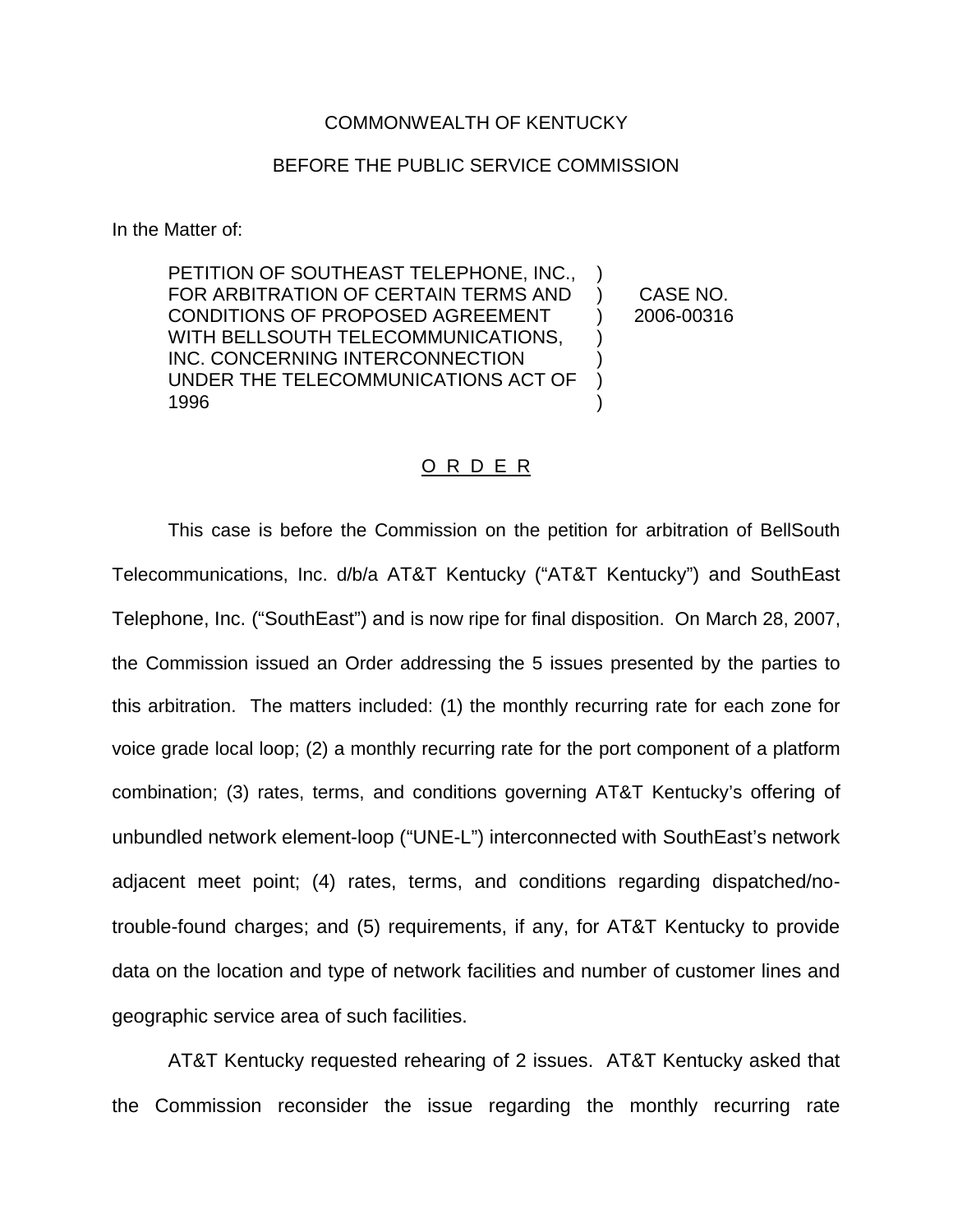applicable to the port switching element mandated pursuant to 47 U.S.C. § 271 ("Section 271"), identified by the parties as Issue A-3. AT&T Kentucky also requested rehearing regarding terms and conditions related to the offering of UNE-L interconnected to SouthEast's network adjacent meet point, which the parties have identified as Issue A-4. SouthEast opposed rehearing of these matters.

The Commission, on May 10, 2007, granted rehearing of Issue A-3, regarding the monthly recurring rate for the port component of a platform combination. Rehearing was granted for the purpose of placing the matter in abeyance pending a ruling by the United States District Court for the Eastern District of Kentucky on AT&T Kentucky's appeal of the Commission's Order in Case No. 2005-00519<sup>1</sup> and Case No.  $2005-00533.<sup>2</sup>$  Rehearing of Issue A-4, regarding SouthEast's interconnection arrangement at an "adjacent meet point," was denied.

On September 18, 2007, the District Court issued an Opinion and Order in the matter for which this case was held in abeyance.<sup>3</sup> Therein, the District Court held that the Commission lacks authority to act pursuant to Section 271 of the Telecommunications Act of 1996.

<sup>&</sup>lt;sup>1</sup> Case No. 2005-00519, BellSouth Telecommunications, Inc.'s Notice of Intent to Disconnect SouthEast Telephone, Inc. for Non-Payment (Ky. PSC Aug. 16, 2006).

<sup>&</sup>lt;sup>2</sup> Case No. 2005-00533, SouthEast Telephone, Inc. v. BellSouth Telecommunications, Inc., (Ky. PSC Aug. 16, 2006).

<sup>&</sup>lt;sup>3</sup> Opinion and Order, BellSouth Telecommunications, Inc. v. Kentucky Public Service Commission, et al., Civil Action No. 06-65-KKC, slip copy, 2007 WL 2736544, United States District Court, Eastern District of Kentucky (September 18, 2007).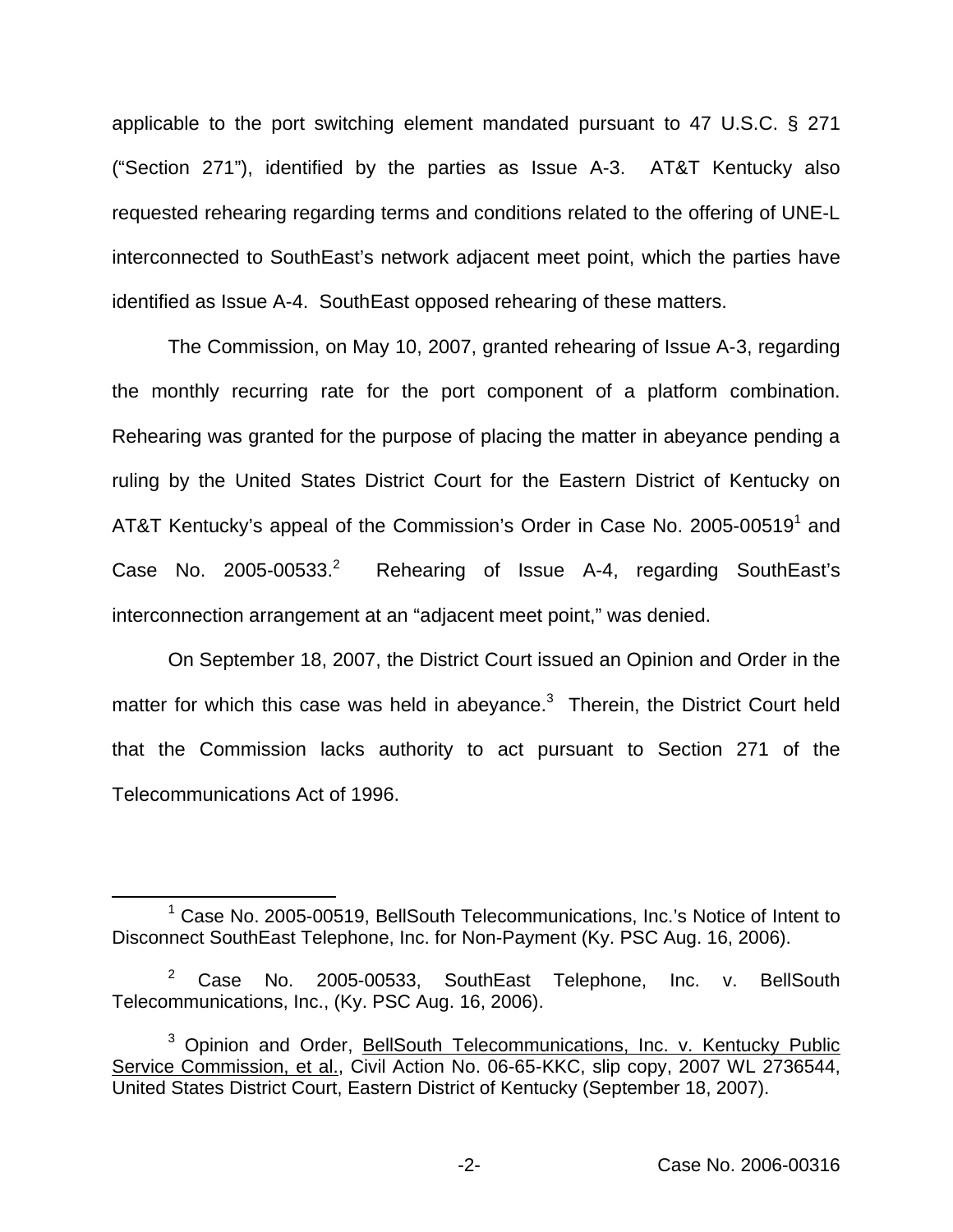On November 15, 2007, AT&T Kentucky requested that the Commission set aside its original Order with respect to the rate for local switching-related elements and issue an Order consistent with the District Court's ruling. On January 25, 2008, SouthEast filed its response to AT&T Kentucky's request, including two motions. First, SouthEast moved to incorporate into the parties' interconnection agreement certain key decisions reached by the Commission in Case No. 2004-00427.<sup>4</sup> Second, SouthEast moved to enforce the Commission decisions regarding AT&T Kentucky's obligations to provide adjacent meet-point interconnection (Issue A-4) and regarding AT&T Kentucky's obligation to furnish nondiscriminatory access to information concerning its network infrastructure necessary for such collocation (Issue A-9).

SouthEast urges the Commission to reject AT&T Kentucky's request to set aside the Commission's decisions in the March 28, 2007 Order regarding Issue A-3, the monthly recurring rate for the port component of a platform combination. SouthEast gives three rationales in support of its opposition: (1) the District Court decision is not yet final and may be subject to appeal; (2) the Federal Communications Commission ("FCC") may rule on the just and reasonable rates for AT&T Kentucky's Section 271 competitive checklist elements in the near future, and, if so, this Commission's factual determinations on this issue should help the FCC build its record; and (3) the Commission has concluded in the Change of Law Order

<sup>4</sup> Case No. 2004-00427, Petition of BellSouth Telecommunications, Inc. to Establish Generic Docket to Consider Amendments to Interconnection Agreements Resulting from Changes of Law, Final Order dated Dec. 12, 2007) ("Change of Law Order"), reconsideration denied (Jan. 18, 2008).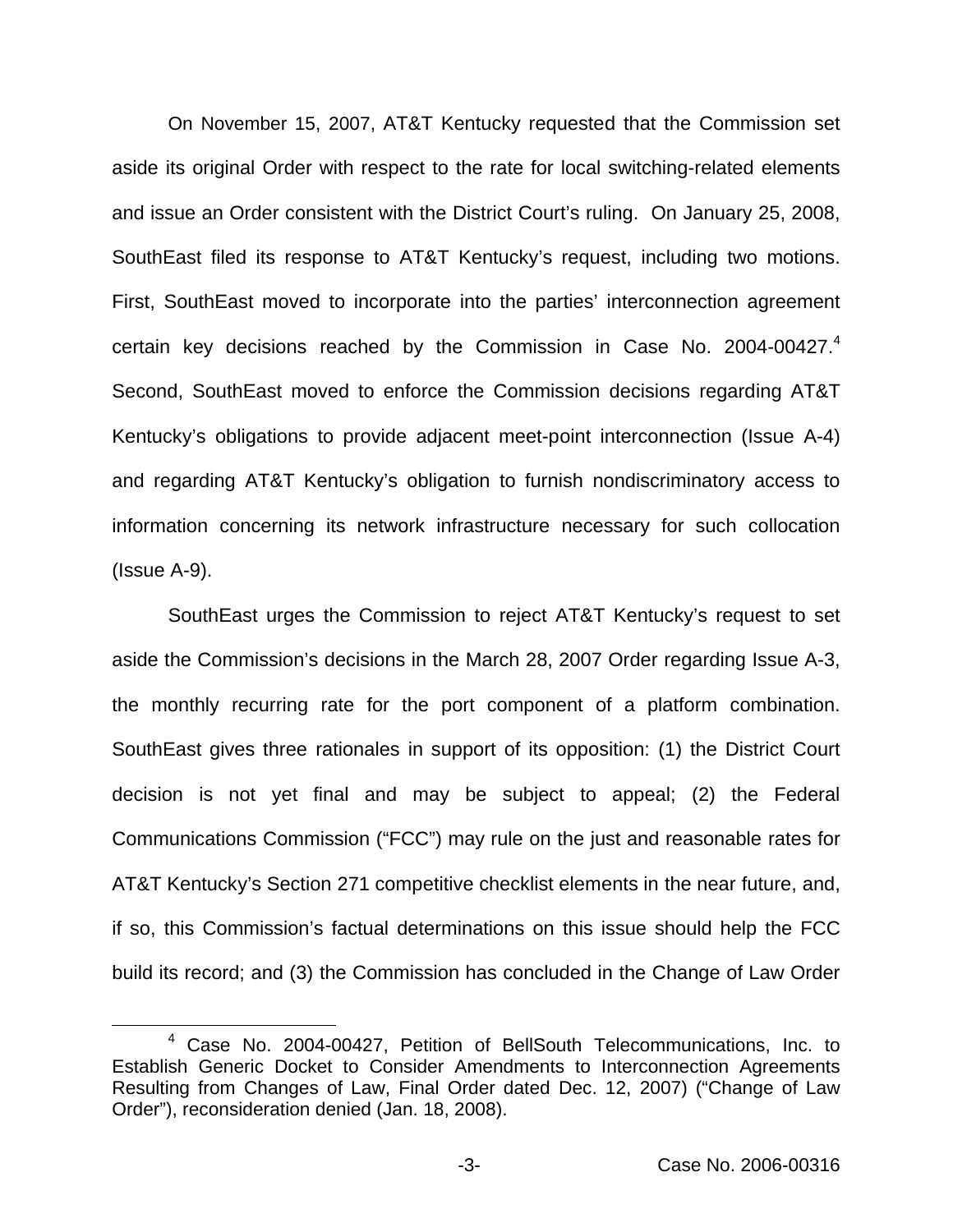that it has authority to affirm its findings on this issue pursuant to state law and 47 U.S.C. § 252.

SouthEast additionally has moved the Commission to require that the determinations in the Change of Law Order regarding service quality standards and enforcement mechanisms, commingling, line conditioning, and line sharing be incorporated into its interconnection agreement with AT&T Kentucky. SouthEast also contends that AT&T Kentucky has failed to comply with the Commission's March 28, 2007 Order, particularly with respect to Issue A-4 (adjacent meet-point interconnection) and Issue A-9 (data regarding the locations of remote terminal and subtending customers). Noting that AT&T Kentucky and SouthEast have not executed a final interconnection agreement, SouthEast moves the Commission to order AT&T Kentucky to execute a conforming interconnection agreement with SouthEast and to comply immediately with its obligation to furnish, on terms no less favorable than the terms and conditions under which AT&T Kentucky provides that information to itself, ordering and preordering information to SouthEast, including the existence, type, and location of any electronic or other equipment on the loop, which includes remote concentration devices and feeder/distribution devices.

In AT&T Kentucky's reply to SouthEast's response and motions, AT&T Kentucky reiterated that the Commission should issue an Order that sets aside the Commission's ruling that it has the authority under Section 271 to establish a switching or port rate and denies SouthEast's motions. SouthEast filed its reply on February 25, 2008.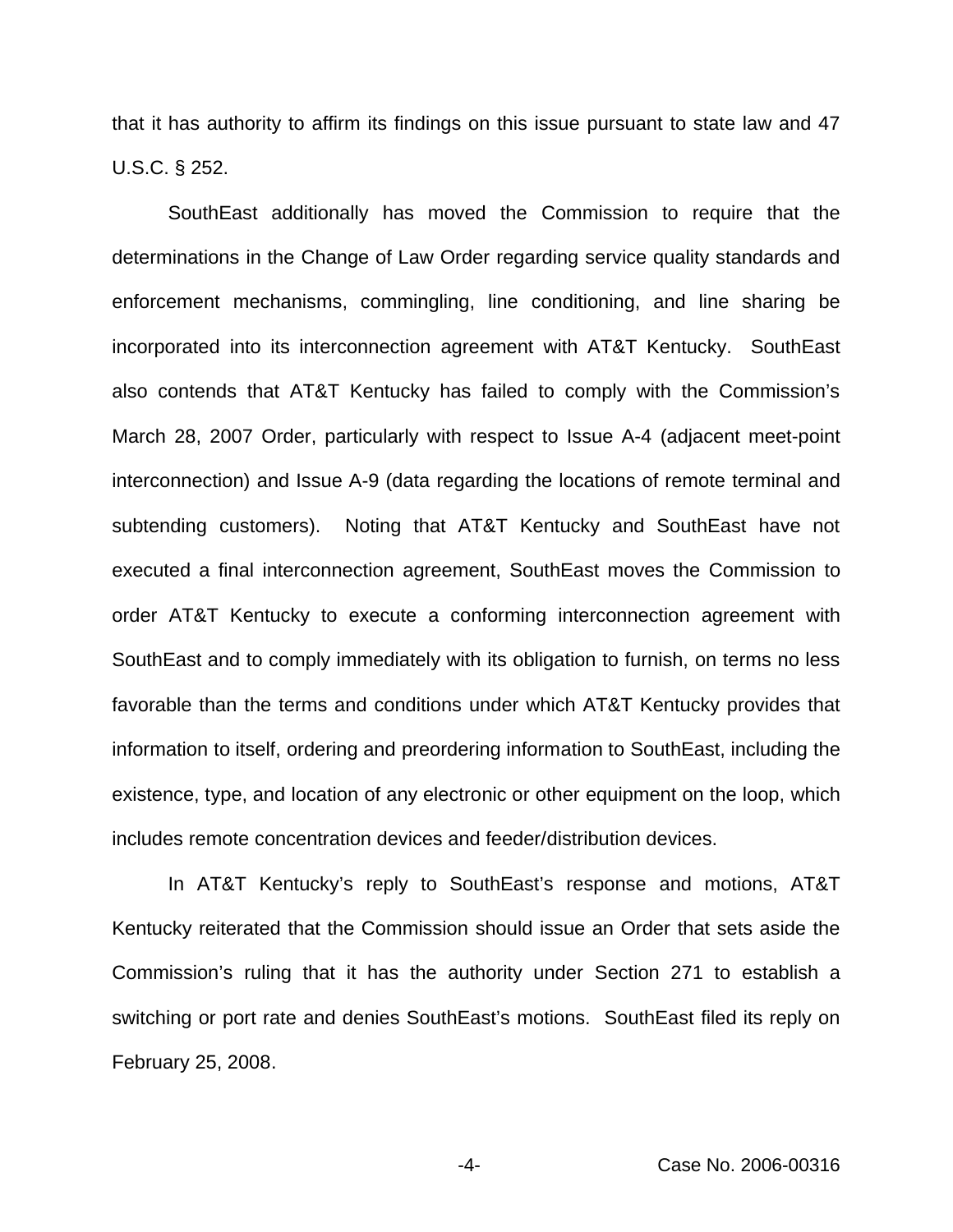The Commission first addresses AT&T Kentucky's motion to set aside the Commission's ruling that it has the authority under Section 271 to establish a switching or port rate. In the March 28, 2007 Order, the Commission relied on Section 271 to set a rate for the "port component of the loop switching transport group of elements."5 In doing so, the Commission held that "[t]he FCC has not preempted this Commission from enforcing the requirements of § 271" and that the "Commission's jurisdiction extends to pricing disputes regarding those elements required pursuant to  $\frac{1}{2}$  271.<sup>"6</sup> Additionally, the Commission's adoption of SouthEast's proposed "port" rate was based on "the Commission's determination that pricing disputes for § 271 elements are legitimately within the purview of this Commission."<sup>7</sup> The Commission's underlying tenet that it has jurisdiction over Section 271 enforcement and over Section 271 pricing was rejected by the District Court.

We find unpersuasive SouthEast's arguments that the District Court Opinion is not yet final and could be appealed, that the ruling is relevant to a "potential" upcoming FCC proceeding, and that because the Commission has jurisdiction to set these rates under state law, it should use the rates adopted in the arbitration proceeding. Even though the District Court Opinion is not final, the issue the District Court left open may not affect this decision, and the time for appeal for any other

<sup>5</sup> March 28, 2007 Order at 5.

 $6$  Id. at 6-7.

 $<sup>7</sup>$  Id. at 7.</sup>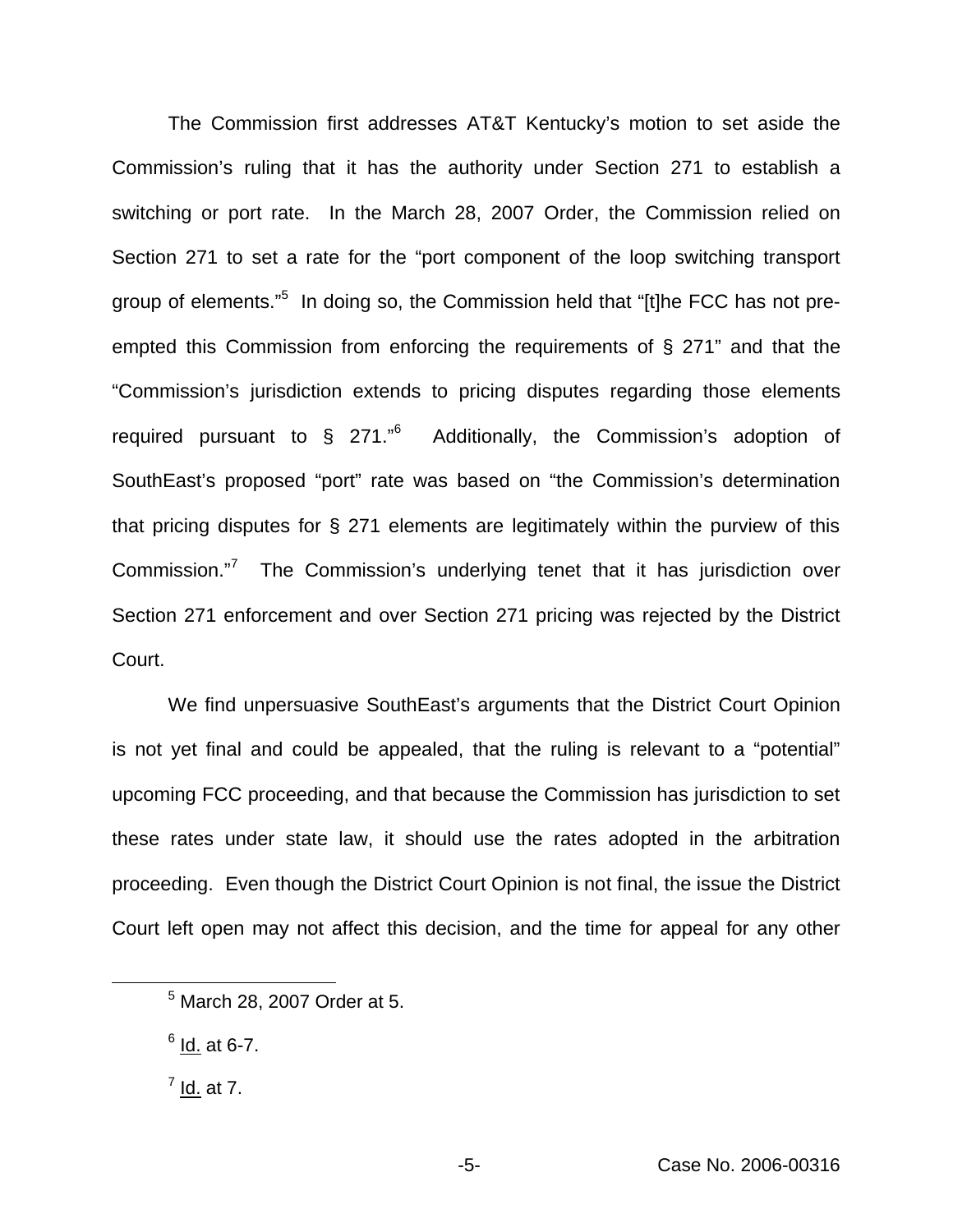issues has passed. The Commission's acknowledgement of the District Court's decision will not influence whether SouthEast makes an application to the FCC for determination of a port rate pursuant to Section 271. The Commission determined in the Change of Law Order that it had authority under state law to set the switching rate and, accordingly, set the rate at the market rate, not the rates approved within this arbitration case. Accordingly, the Commission has no choice but to set aside its ruling on Issue A-3.

The Commission turns to SouthEast's motion to incorporate into the parties' interconnection agreement certain decisions contained in the Change of Law Order and its motion to enforce the Commission decisions in this arbitration proceeding regarding AT&T Kentucky's obligations to provide adjacent meet-point interconnection and to furnish nondiscriminatory access to information concerning its network infrastructure necessary for such collocation. AT&T Kentucky has not objected to the inclusion of any of these items in the parties' interconnection agreement and has not indicated that it would object to such items in the interconnection agreement or refuse to provide the information or adjacent meet point interconnection. There is no need for the Commission to reorder AT&T Kentucky in this proceeding to include these items, as AT&T Kentucky is already obligated to make those inclusions and AT&T Kentucky has given no indication to the contrary that it will not. Therefore, SouthEast's motion to incorporate and motion to enforce should both be denied as moot. However, should AT&T Kentucky not include in the parties' interconnection agreement the items listed above, or fail to provide adjacent meet point interconnection or the network infrastructure